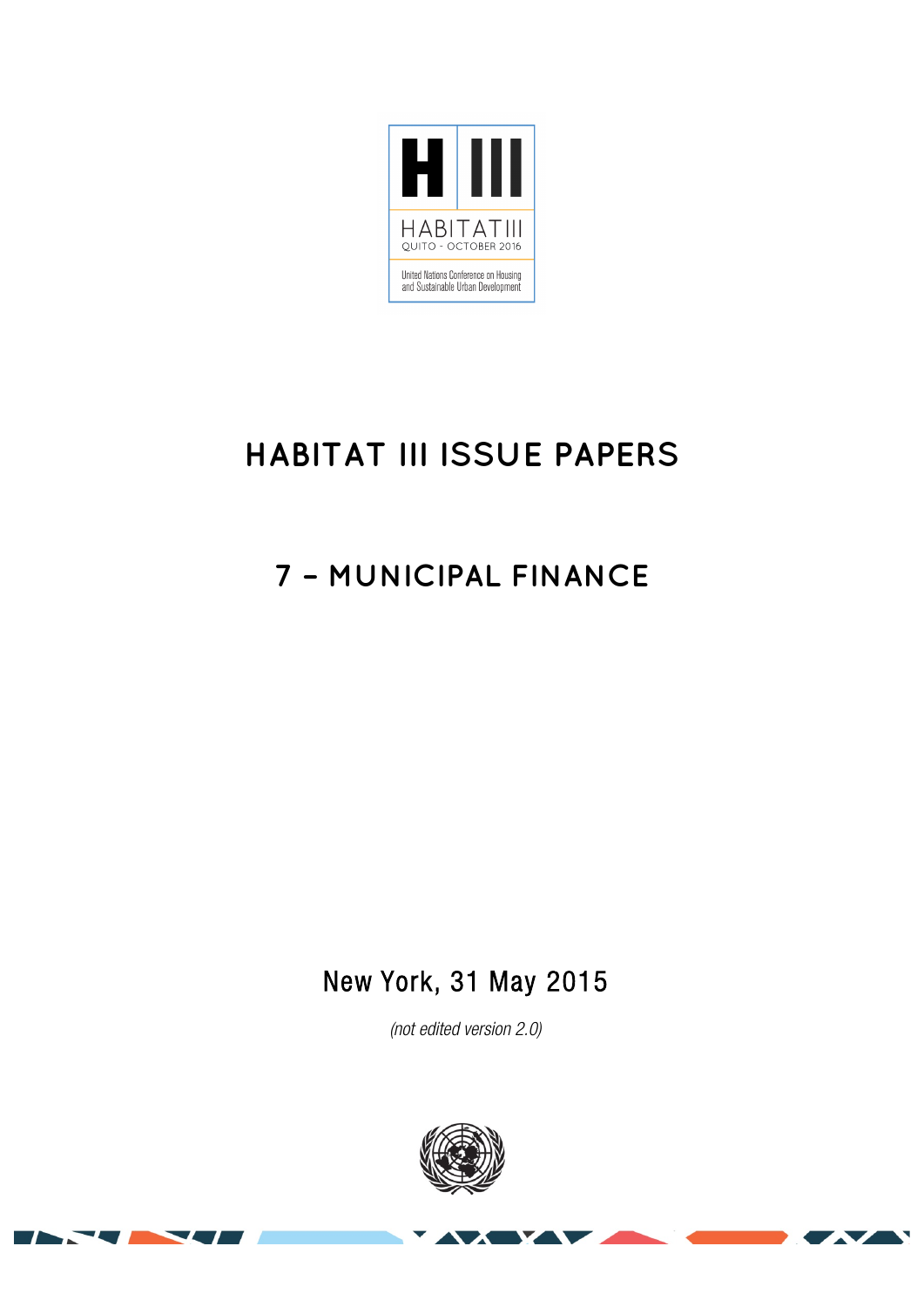

# ISSUE PAPER ON MUNICIPAL FINANCE

# KEY WORDS

Revenue enhancement, financial management, transfers, decentralization, taxes, cadastral system, land value sharing, basic infrastructure, services, local assets, transparency, accountability

# FIGURES AND KEY FACTS

- Globalization continues at a fast pace, but localization, the process whereby local governments have greater responsibility to provide infrastructure and services, is also increasing. While globalization has been rapid, urbanization has been growing even faster and today there are more than 4,000 cities with populations over 150,000, and some 500 have over one million inhabitants. <sup>1</sup> Globally, cities generate over 80 per cent of the GDP, with similar shares in developing economies.<sup>2</sup>
- Despite their economic importance, cities are starved of development resources. In many countries local taxes and other revenue sources could be a major source of development finance but territorial governments are not allowed to expand their revenue base. In Developing countries, local taxes account for 2.3% of GDP, compared to 6.4% in industrialised countries.3
- Local governments are under pressure to do more with less. In many cases, municipal functions are becoming increasingly complex, encompassing issues of employment generation, social inclusion, and climate change. So, they have to be creative about finding sources of revenues and judicious in rationalizing their expenditures. Most cities in the developing world still rely heavily on transfers and grants and a great deal of effort is being made to reduce this dependency on central government. The structure of local revenues show that property tax is potentially a good source of local revenues but in most developing cities, property tax represents less than 3-4% of local revenues, compared to 40- 50% in cities in Australia, Canada, France, UK and the US.4
- Local governments are learning to deliver services more effectively with better public financial management when they are given more responsibility and autonomy. A World Bank study covering 190 projects involving 3,000 municipal development projects concluded that increased autonomy and responsibility resulted in better access to services, for example water and clinics, and increases in the scope of services. 5

!!!!!!!!!!!!!!!!!!!!!!!!!!!!!!!!!!!!!!!!!!!!!!!!!!!!!!!!!!!!

<sup>1</sup> UNDESA (2011) Population *Distribution, Urbanization, Internal Migration and Development.*

 $\frac{2}{3}$  World Bank (2015) Urban Development Overview<br> $\frac{2}{3}$  Bird, Richard & Roy Bahl (2008) Subnational Taxes in Developing Countries: The Way Forward. Institute for International Business, Working Paper Series IIB Paper No. 16. 4 Farvaque-Vitkovic, Catherine & Mihaly Kopanyi, Editors (2014) *Municipal Finances: A Handbook for Local* 

*Governments*. World Bank. 5 World Bank (2009) *Improving Municipal Management for Cities to Succeed.* 

http://siteresources.worldbank.org/EXTMMNGT/Resources/Municipal\_eval.pdf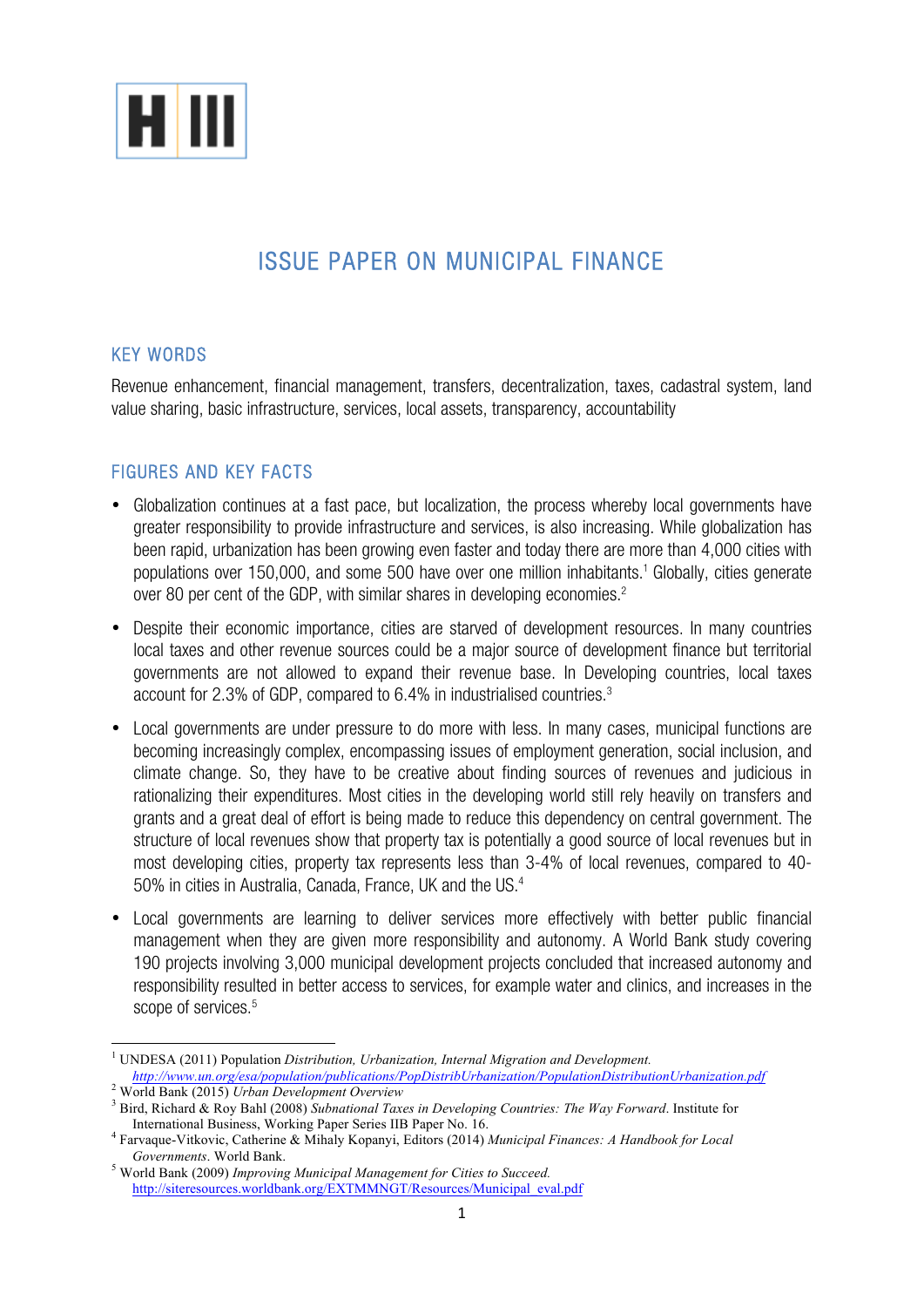

• There are important opportunities for local governments to leverage their own resources with the support of national government and the international community. Local governments in developing countries rarely use alternative sources of funding such as those available from private sector, including in the form of loans from commercial banks or public private partnerships. Just 4% of 500 cities in low-income countries have access to international markets. <sup>6</sup> However international loans can expose local governments to exchange rate risk to which they have no natural hedge and which can be crippling. A number of countries prohibit this practice by law. Many local governments are a long way from credit worthiness and need to go through the unglamorous steps of keeping their books in order before entering the world of lending. There is such a thing as a bad loan and there is such a thing as a bad project.

# ISSUE SUMMARY

### Drivers of Global Municipal Finance

Many central and local governments recognize the importance of cities to their national economies. They also recognize that cities need a sustainable flow of resources and the necessary conditions to unlock endogenous financial resources to achieve sustainable urbanization. However they are yet act on that recognition. Effective financing mechanisms operating within a strong legal and institutional framework are needed to cater for urban expansion and to provide better services in existing urban areas. However, many city financing systems are structured for their role in the economy of a bygone era, rather than in line with global best practice.

Some governments, however, are more clearly defining the responsibilities of authorities for the delivery of urban infrastructure and services and better structuring transfers and mandates for local revenue generation to encourage efficiency in service provision, and in the management of resources for operations and capital investment. Yet this process needs to be extended and systematized. The sections below set out the key drivers in the development of an effective system of local government finance.

#### Improving outdated governance systems

!!!!!!!!!!!!!!!!!!!!!!!!!!!!!!!!!!!!!!!!!!!!!!!!!!!!!!!!!!!!

Governance systems not only provide the political and organizational context for the process of resource mobilization, but, more importantly, the outcomes of urban governance systems determine the potential revenue mobilized. There are three key shortfalls in global urban governance:

1. Incoherence of urban institutions: urban institutions, such as local governments, very often do not cover the totality of the urban area, and planning coordination institutions do not effectively encompass sectoral silos – they are geographically and sectorally incoherent. In effect, this means that local governments are often too small to have a coherent long term vision (particularly a long term economic vision), to have sufficient financial leverage to achieve their visions, and to avoid political pressure from unrepresentative pressure groups resisting development with long term and geographically widelyspread benefits.

A good example of the creation of geographically coherent structures come from Germany, where a regional authority has been created for Greater Stuttgart to coordinate regional economic development initiatives and transport. In terms of achieving sectoral integration, some developing countries have

<sup>6</sup> World Bank (2013) *Planning and Financing Low-Carbon, Livable Cities*.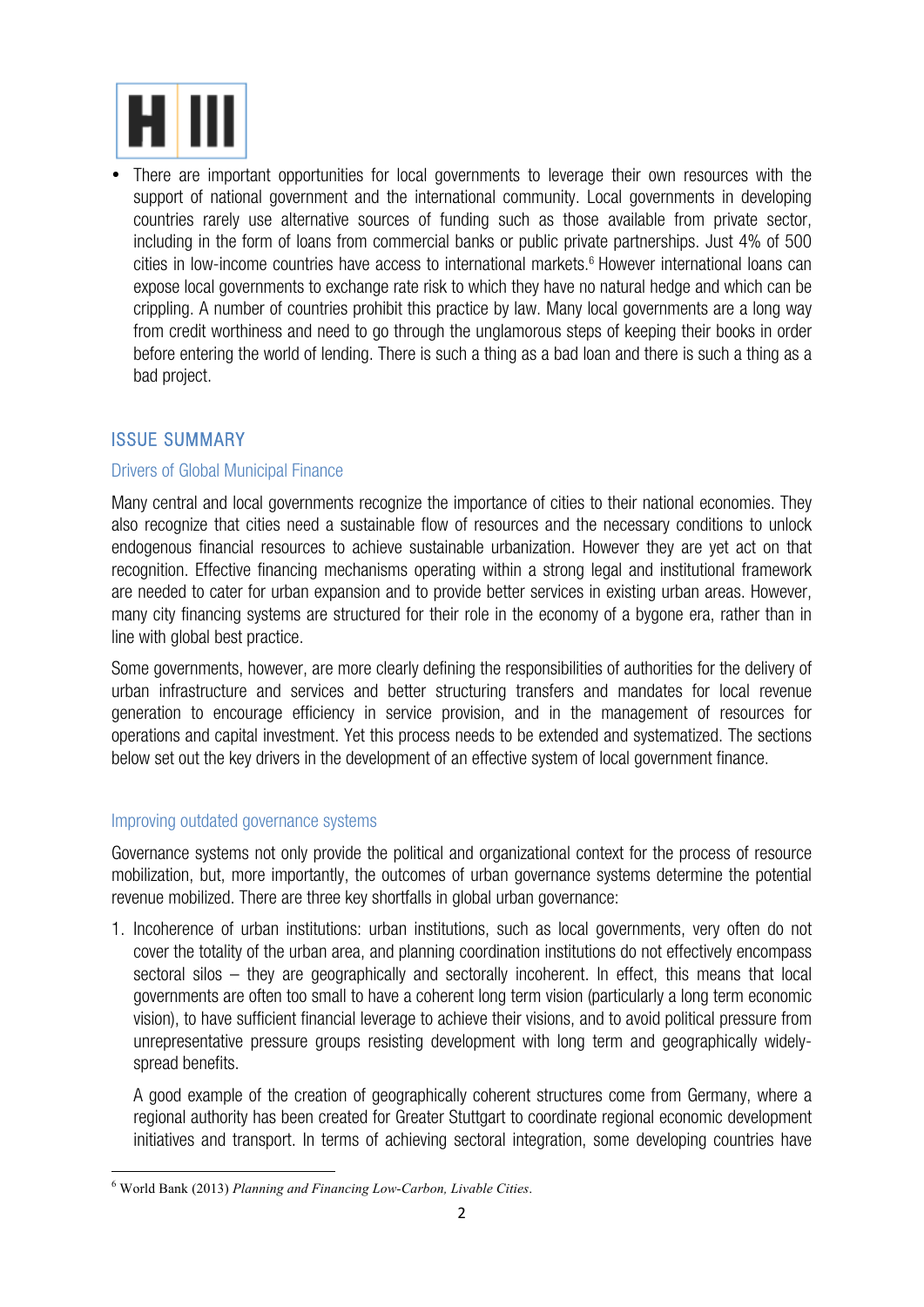

raised their major cities to provincial level as in BMA (Bangkok Metropolitan Administration) for Bangkok and DKI Jakarta, although these structures do not encompass the full urban areas of these megacities. Perhaps, the best example in the developing world comes from South Africa, which has created well-empowered, territorially integrated "category A" municipalities for their large metro areas. This has resolved many of the vertical and horizontal coordination problems of the previous system. By and large, international experience indicates that it is very difficult to introduce effective vertical and horizontal coordination mechanisms between different local governments within the same large city area in low capacity environments. Institutional coordination tends to be the more effective path, wherever possible.

2. Inadequate structures for integrated urban planning and inter-governmental fiscal relations. While not immediately obvious, planning is strongly linked to financing as very significant real or potential revenue from taxes and fees comes from urban development, and the scale and efficiency of this development is, in turn, largely controlled by the planning process. Aside from the level of transfers, which is always considered by local governments as too low, the structure of many transfer systems provides perverse incentives for a variety of behaviours that reduce the efficiency of local governments. Basing transfers only on population, for example, provides no incentive for improved performance. In many developing countries, the relationship between planning and development does not hold due to lack of enforcement of development controls. Aside from leading to adverse environmental and social outcomes, the increased risk for investors from an uncertain regulatory context is passed on as increases in expected returns and in financing cost, in turn increasing the cost of infrastructure and other urban development.

Nevertheless, good examples of planning, development, value capture and financing exist. The Hong Kong Metro, one of the few transit systems that actually cover capital and operating costs, is perhaps one of the most effective examples. Incentives for effective use of grants (and assets) also exist. The Philippines Department of the Interior and Local Government has a "Challenge Fund" to provide an incentive to local governments to invest in environmental infrastructure; and in Bangladesh, the Urban Governance Improvement Project rewards good performance by local governments with access to additional resources.

3. Inadequate support to building an effective and financially viable process of urban development. Insufficient support to the evolution of the institutional base and the strengthening of its capacities. Many countries have local government academies which aim to strengthen the financial performance of local government. However, the programmes offered tend to be very focused on building individual skills, which are essential, but not sufficient. Nonetheless, examples of more structural approaches to building broad based capacity exist. For example, in Indonesia the Capacity Building for Urban Infrastructure Management Project was formulated to support national and local institutions implementing the Integrated Urban Infrastructure Development Programme. Under the Programme, each participating city had to produce a Revenue Improvement Action Plan to demonstrate the capacity available to maintain the infrastructure being built under the Programme. The World Bank has also a large portfolio of lending projects focusing on Municipal Contracts, which provide an opportunity for local governments to work both on the strengthening of their daily functions (including financial management and revenue mobilization) and on investments. Benin, Cote d'Ivoire, Guinea, Madagascar, Mali, Mauritania, Rwanda, Senegal and others have been engaged in this process for many years.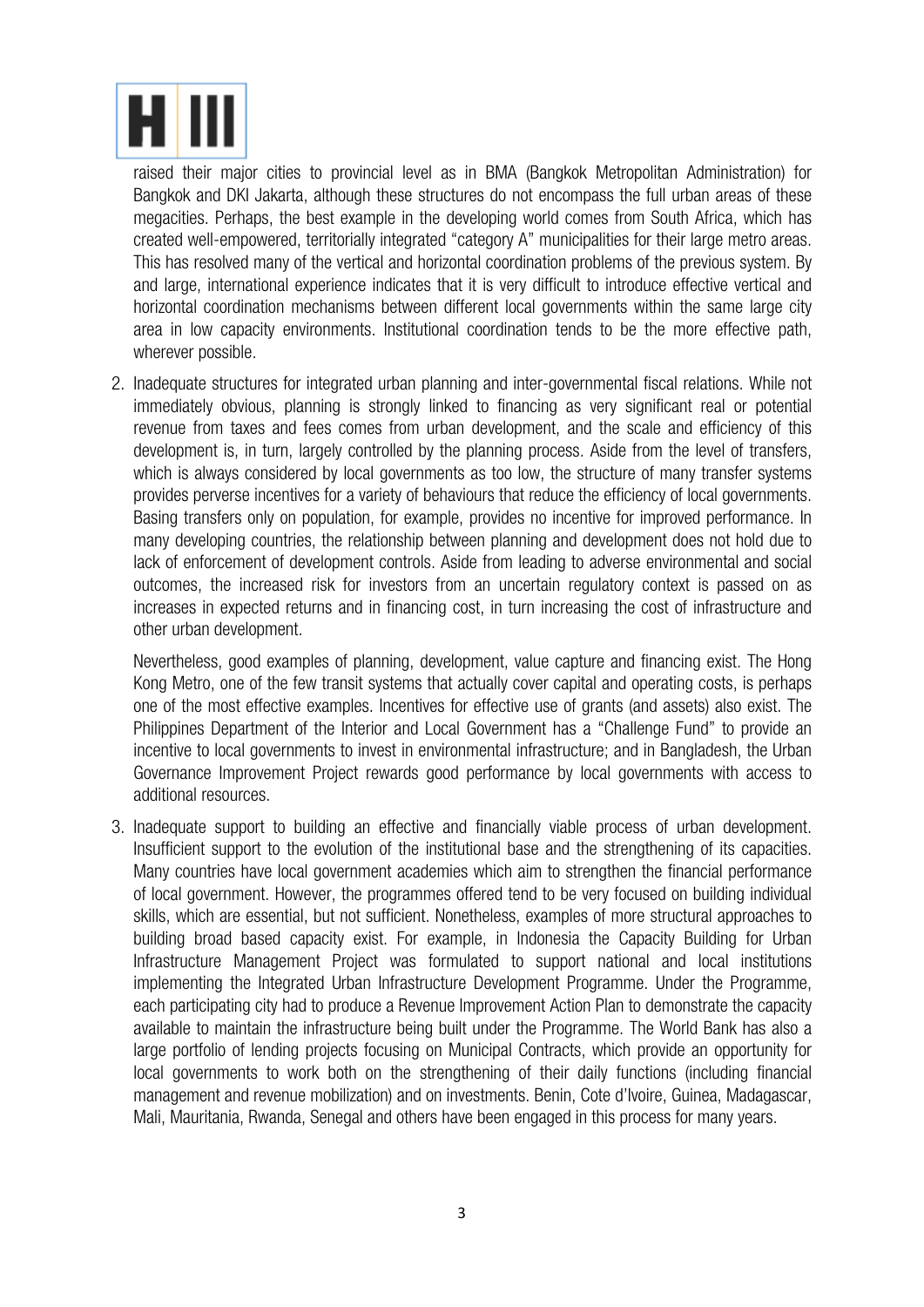

#### Bridging shortfalls in endogenous resources

While national transfers discussed above are important, critical to the sustainability of developing cities in the medium to long term will be their ability to raise financial resources from their own assets. There are several issues related to this major driver:

- The first is whether or not cities are levying all the taxes and user charges they are entitled to levy (and which are net revenue earners – there is no point in collecting a tax which costs more to collect than it raises); whether they are actually collecting the taxes and user charges they, in theory, levy; and if they are levying them at the correct (maximum or cost recovery) level. The key question is: are there incentives in place to ensure that local governments actually collect all the taxes they are supposed to collect? In theory, central funds were linked to a reform agenda but, in practice, not much reform (especially in own source revenue collection) has been realized. There is a need to discuss the "infrastructure" needed to properly manage local taxation. <sup>7</sup> In particular when it comes to land based taxation such as land registration, there is a need to look at the functioning of judicial systems. In many developing cities, which are growing fast and informally, where property rights are difficult to ascertain, where registration systems are not working properly, property valuation and fiscal cadasters may not be the most cost-effective options.
- The second issue is the design of local tax systems as determined by national, state or provincial governments. Again, these designs were a response to circumstances applicable in years gone by and no longer reflect current circumstances, capabilities or best practice. For example, are property taxes based on highest best use of land and not on the value of the property on the land?
- The third issue is the need to increase the resources of local governments, in the context of insufficient resources for urban development – even given well-designed, well-implemented resource mobilization systems – through additional taxes or the extension of existing ones. For example, such measures may take the form of amortizing of a certain amount of, or creating surcharges on, national and local sales, income and corporate taxes, or the levying of property tax surcharges for specific purposes, for example Tax Increment Financing in the USA or betterment levies in Colombia.<sup>8</sup> Good examples of tax surcharges for local government are found in the US where local governments can, for example, levy a surcharge on income taxes. Hong Kong has excellent systems of capturing land value increase to finance infrastructure investments and the US PACE system of paying for environmental improvements is an excellent example of investment financed by property tax surcharges.

Again, it is important that national governments give due attention to the process of such issues, of moving to implement them, and of building capacity in the area of resource mobilization. This process will involve coordination across a number of national and local ministries or departments. The focal point for coordination needs to be given a clear mandate to undertake the process.

!!!!!!!!!!!!!!!!!!!!!!!!!!!!!!!!!!!!!!!!!!!!!!!!!!!!!!!!!!!!

The property valuation exercise may not be the most effective, since will run the risk of (1) cover a small part of the city; (2) have to be updated very quickly; (3) run its course after the international consultant leaves; (4) does not yield the expected revenue increase in the expected timeframe, so a better alternative is to explore the possibility of working directly with the municipality on street addressing which is much better suited for this type of environment and can be directly connected to many municipal applications. In municipalities where street addressing has been implemented, a 25 to 30% increase in local revenues has been achieved across the board, just by reconciling the street index with the fiscal

registers. <sup>8</sup> World Bank (2013) *Planning, Connecting and Financing Cities - Now*.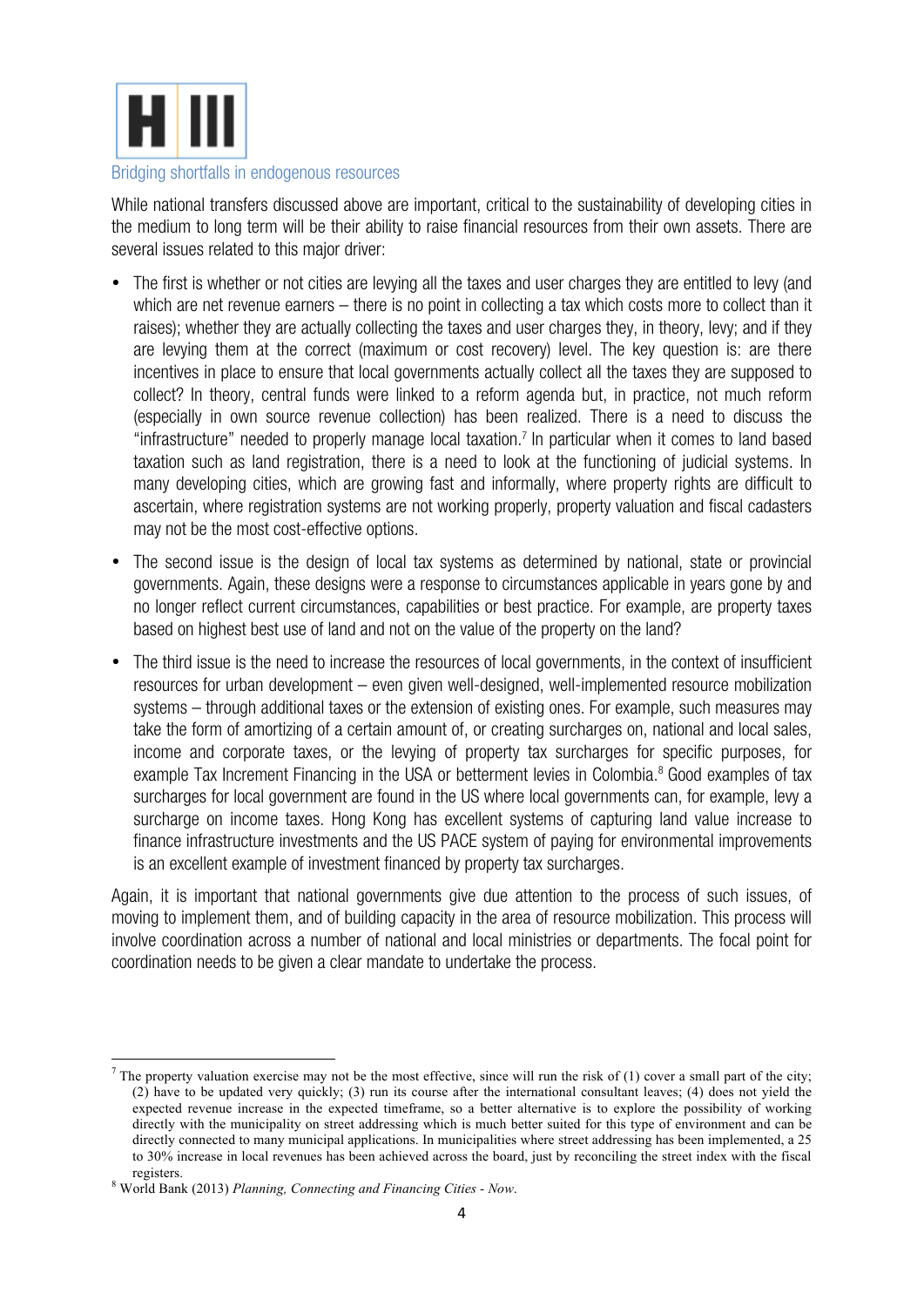

#### Building better local financial and asset management systems

Both from a theoretical viewpoint (OECD), and from some available evidence (US national transfers), funding local projects from local sources is seen as efficient. However, implementation is a persistent challenge. Once revenue is mobilized, it is essential that the proceeds be used as efficiently as possible.

Subnational governments should improve transparency, providing easily accessible public data on provision of infrastructure and services, and link those expenditures to increased taxes/fees collection. Efficient use of public funds is a key concern. It is essential that local governments be able to report their financial situation in a transparent and accountable manner to: a) their Ministries of Finance; b) their citizens; and c) their financial partners. The World Bank has been working on a Municipal Finance Self-Assessment tool (MFSA) to determine priority actions to improve transparency and effectiveness in the use of public funds.

Budgeting should be as a means to implement an agreed plan. Prioritization of expenditure – whether capital or recurrent – should be done on the basis of establishing the most cost effective way of providing the planned and mandated services to the city. Few cities have the capacity to prepare an investment plan, with plans balancing investment, operation and maintenance expenditure posing greater challenges. There are both regional support facilities (for example, the Cities Development Initiative for Asia) and national systems to develop prioritized investment plans, but they are not automatically integrated with citywide financial and asset management. Once investments are decided and funded, the city agency responsible has the duty of ensuring value for money when it procures the investment. Procurement systems are thus critical components of city financial systems. They must be both flexible and rigorous in respect of probity – a difficult mix requiring considerable skills.

There are some examples of structured systems capable of leveraging local and transfer revenues with community or private sector resources. The city of Chicago has the Chicago Infrastructure Trust, which has been effective in leveraging the city's resources for a number of projects including retrofitting to improve the energy efficiency of government buildings.

Effective use of the city's assets is a significant component of a good financial and asset management system. The question is: does the government needs to own assets to retain or recycle? Sale of government assets is controversial, but effective programmes that link sales to new assets and services, such as the government of New South Wales' Asset Recycling Programme in Australia exist. Ministries of Finance tend to dislike such hypothecation of revenue, but citizens can see direct benefits from them and are may support them. More flexible use of government assets is also possible, but agencies tend to fiercely defend their stocks. Again, such decisions are best made by a cross-jurisdictional, cross-sectoral agency.

Many cities are required by law to prepare and implement a Capital Investment Plan. However, many lack capacity to do so. The World Bank has, in parallel to the Municipal Finance Self-Assessment, developed the Urban Audit, which helps local governments to: 1) assess their needs in terms of services and infrastructure; and 2) prioritize their investments programmes in a way, which is consistent with their financial capacity. This tool does not pretend to substitute or replace the mandatory local planning and programming documents but, rather, provide a jumpstart to the investment prioritization process and a platform for greater coordination among the various municipal departments in charge of finances, city planning, public infrastructure and public utilities.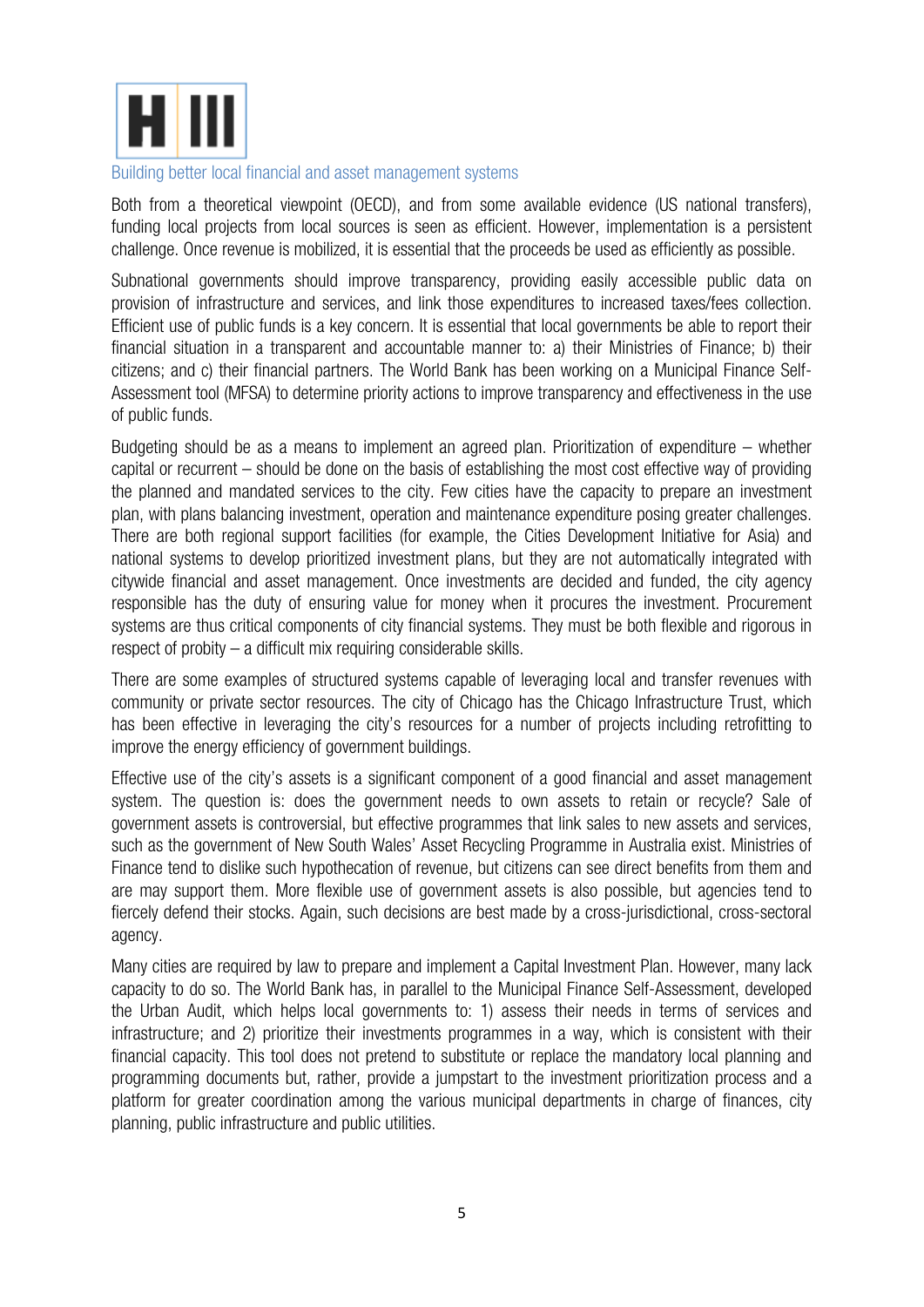

#### Better systems for infrastructure finance

!!!!!!!!!!!!!!!!!!!!!!!!!!!!!!!!!!!!!!!!!!!!!!!!!!!!!!!!!!!!

Infrastructure is a special case as it is a "lumpy" asset, meaning it has a high construction cost relative to recurrent income of most jurisdictions, it is often cross-jurisdictional, meaning its provision needs to be coordinated over two or more political jurisdictions if it is to be financially viable and it is a long lived asset giving rise to inter-generational issues in funding. It is also an asset prone to mismanagement in terms of under-funding or inflating of operation and maintenance or capital costs.

Prioritizing infrastructure investments and the financing of those investments thus needs to take place in the context of a rational plan for city development. However, the financing of trunk infrastructure in a large urban area is typically beyond the capacity of one local government. Paradoxically, even if a project is implemented by a cross-jurisdictional, cross-sectoral entity,  $9$  the success of the project and of the financing often needs the cooperation of all concerned local governments. Cross jurisdictional, cross sectoral implementation has proved to be difficult in low capacity environments.

Transit Oriented Development projects, such as the one in Atlanta, USA, often provide good examples of cross-sectoral development along corridors. Such projects constitute good interventions on the demand side of infrastructure provision, providing the long term planning and revenue base on which to build a viable financing package. On the infrastructure finance supply side, there are different solutions depending on the sophistication of the capital markets and of the borrowers – from project bond based financing subscribed to by institutions (mainly pension funds) in Canada, to the Tamil Nadu Urban Development Fund's pooled financing mechanisms used for financing infrastructure in small local governments in India.

Implementing such mechanisms needs innovations in governance, fiscal incentives, and incentives for improved financial and asset management; supported by reforms in the capital markets and by international development assistance agencies and private sector. There is also a need for a dedicated agency for this, which can be the Ministry of Finance. Among the mechanisms in particular:

- Land based financing is becoming a major potential source of funding for infrastructure and other services, but it needs appropriate institutional arrangements to be effective. Central and territorial governments need to work together on enhancing the potential sources of finance through such mechanisms as municipal development banks or municipal development corporations as appropriate to the financing needs of cities for their infrastructure.
- The technical capacity for planning, accessing and administering the range of financing instruments is a major challenge for smaller municipalities. Capacity building programmes, that provide the basis of effective financial management, can make a big difference and produce rapid results. For smaller local governments, more structured programmes encouraging the more efficient management of local revenues and expenses, and supplying tailored finance for infrastructure, may be more effective.
- For larger cities there is a need to diversify sources of finance, encouraging them to tap the capital markets and to involve the private sector through mechanisms as bond issuance (requiring credit ratings), credit from commercial banks and Public Private Partnerships.

<sup>&</sup>lt;sup>9</sup> For example, water and sewerage infrastructure needs to be augmented if densities are being increased in a Transit Oriented Development project.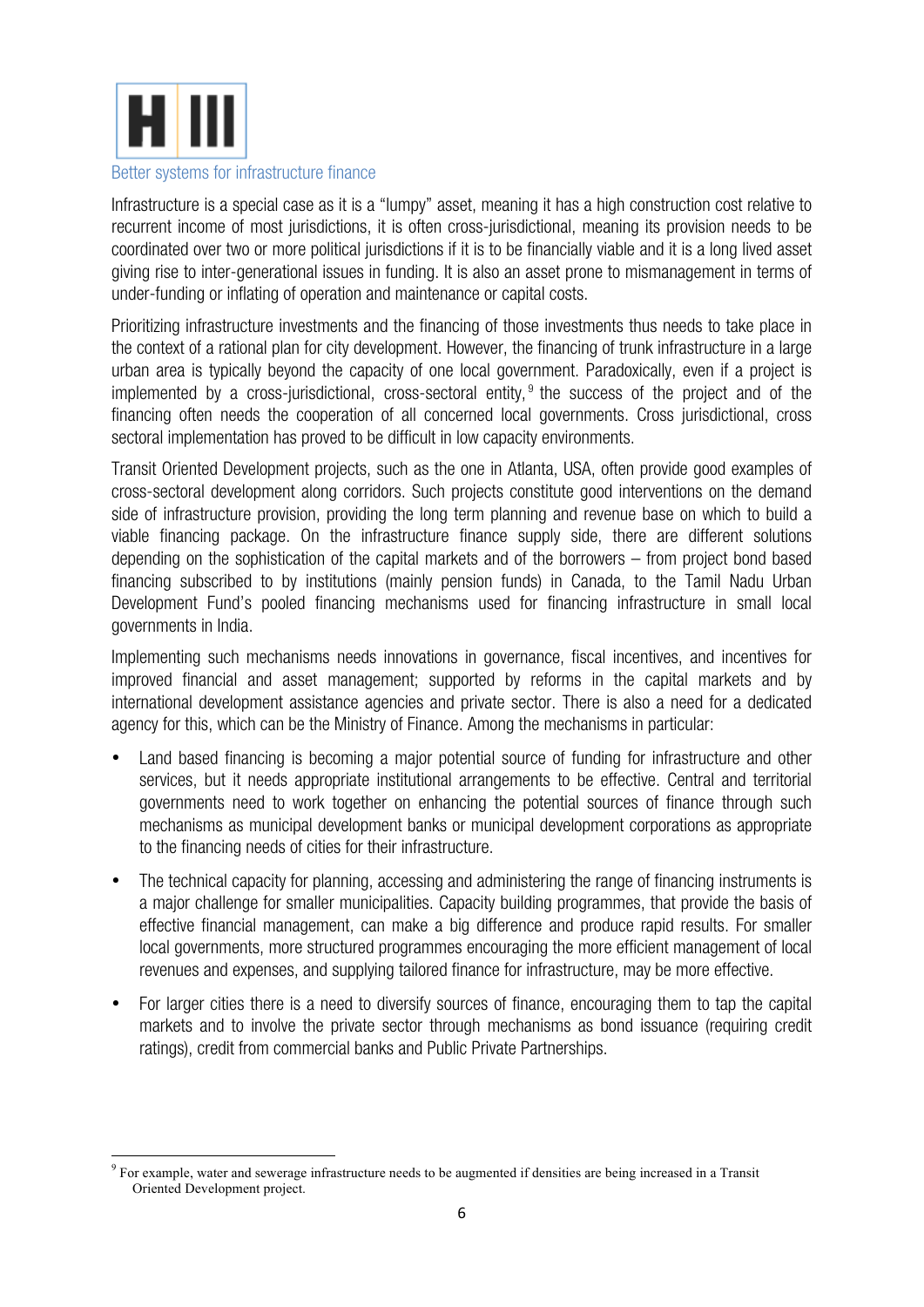

#### Developing Systems for Effective Use of Exogenous Sources of Finance

Improving municipal finance is an incremental process and the mechanisms used evolve over time as the circumstances of the city and the national capital markets change. Critically, local governments should focus first on getting the basic conditions right, by maximising the potential of their endogenous resources and strengthening and improving their financial capabilities. When the "house is in order" local government can, in turn, maximise their leverage of endogenous resources and tap wider sources of finance as available in the country concerned. For example, where the national policy context provides for it and where capital markets are capable of providing long-term sub-sovereign debt, cities should aim to attain credit ratings needed to access bond markets and potentially in international markets. Where such conditions do not apply, <sup>10</sup> a sound financial base will enable them to access more conventional forms of finance such as municipal development funds and pooled financing mechanisms, on the best possible terms. Local governments have been able to successfully issue bonds, though results are mixed. Outside of South Africa, no cities in Africa are issuing bonds. The recent case of Dakar (whose bond issuance has been suspended by the Minister of Finance) shows that cities are not there yet in many parts of the world. In India, barring a few cases such as Ahmedabad, there is no track record.

National policy needs to squarely address the issue of city financing and the need for national systems to evolve. But national institutions must ensure fundamental prudential mechanisms – such as rigorous assessment of debt service capacity – are maintained as the system evolves.

- There is much to be said about the links between serious commitment to decentralization and city finances. In many developing countries, the political commitment to decentralization remains weak if such efforts exist – especially in the case of municipal development funds. The case of Findeter (Financiera de Desarrollo Territorial) in Colombia is instructive as it moved from its roots as a municipal fund to become a sophisticated bank for sub-sovereign infrastructure finance. In developed countries, municipal finance systems have developed mechanisms such as bond banks (Finland, Spain, Sweden and cities in the United States) which act as intermediaries offering guarantees and pooling resources from local and international investors.
- National governments have also encouraged cities to improve their credit rating as a pathway to improved municipal finances and expanded resources,  $11$  and some cities are aiming for investment grade ratings that can even allow them to access international markets. Mexico is a good example in using city credit ratings as part of its local financing systems for infrastructure.

# KEY DRIVERS FOR ACTION

!!!!!!!!!!!!!!!!!!!!!!!!!!!!!!!!!!!!!!!!!!!!!!!!!!!!!!!!!!!!

# The Way Forward

There needs to be a coherent and internationally supported national process of developing financially sustainable urban systems. These processes need to target the key drivers of urban development discussed above. In the context of well thought out economic development plans, actions need to focus on the areas set out below:

<sup>&</sup>lt;sup>10</sup> Conditions among countries differ greatly and different approaches are required to strengthening the enabling framework for financing local governments from the capital market. See, for example, Sood, Mays and Lindfield (2012) *Subnational* 

<sup>&</sup>lt;sup>11</sup> The World Bank has introduced a Creditworthiness activity which includes some face to face workshops (Academy).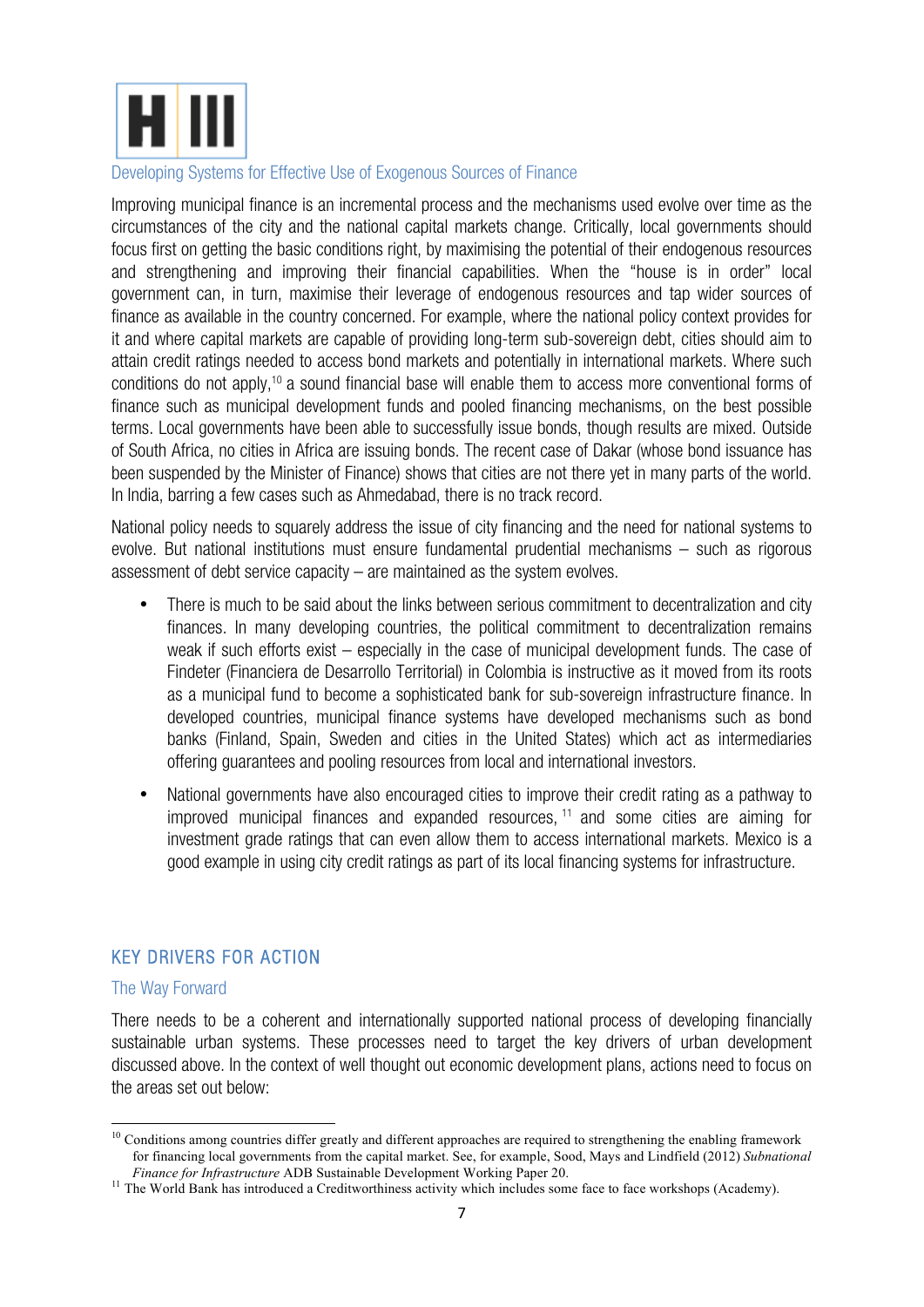

- Governance reform: a national process to clarify responsibilities for, and build institutions to deliver and finance urban infrastructure and other services across different levels of government in an efficient, transparent and accountable manner.
- Expanding endogenous resources: national and local reform processes to provide opportunities and incentives for increasing the local resource base and efficiency in the use of these resources and of government assets, including enabling local government to access the capital markets and to leverage its funds with private sector resources.
- Strengthen financial and asset management: strengthening national and local institutions to encourage more effective management by territorial governments of local revenues and expenditures, and of their assets.
- Improving urban infrastructure finance systems: a nationally-facilitated process to expand sources of, and instruments for, financing for capital investments and the recovery of costs from the beneficiaries of such investments.
- Developing systems for effective use of exogenous sources of finance: national governments providing the opportunities and incentives for effective use of exogenous resources on the one hand and the conditions for the prudent supply of such resources on the other.

# SUMMARY

To strengthen global urban financing processes there is a pressing need for:

- 1. Clear acknowledgement of, and systems to support, the economic primacy of cities at the national level and commitment to appropriately finance urban development so as to achieve sustainable development of the urban economy.
- 2. Coordinated action to: build effective institutions for service delivery; support institutional capacity for planning and finance; and to maximize the integration and efficiency of planning and finance; as well as actions to provide incentives for best use of both own-source revenue and transfers, and leveraging of private sector in funding and efficient use of assets.
- 3. Support from the international community to build a global city network fostering best practice in the above areas so as to maximise the contribution of urban economies to sustainable national and global growth.

# PLATFORMS

- World Bank: Municipal Finances: A Learning Program for Local Governments.
- UN-HABITAT: Through the Achieving Sustainable Urban Development (ASUD) initiative follows a three legged approach to sustainable urban development, integrating planning; legislation and finance for planned city extensions and infills. Within the context of finance, the organization focuses on endogenous sources of finance such as property taxes, land value capture, public assess, and other sources of finance, and coordinates with local governments.
- UNCDF: United Nations Capital Development Fund. Works in least developed countries promoting inclusive finance for citizens and local development finance.